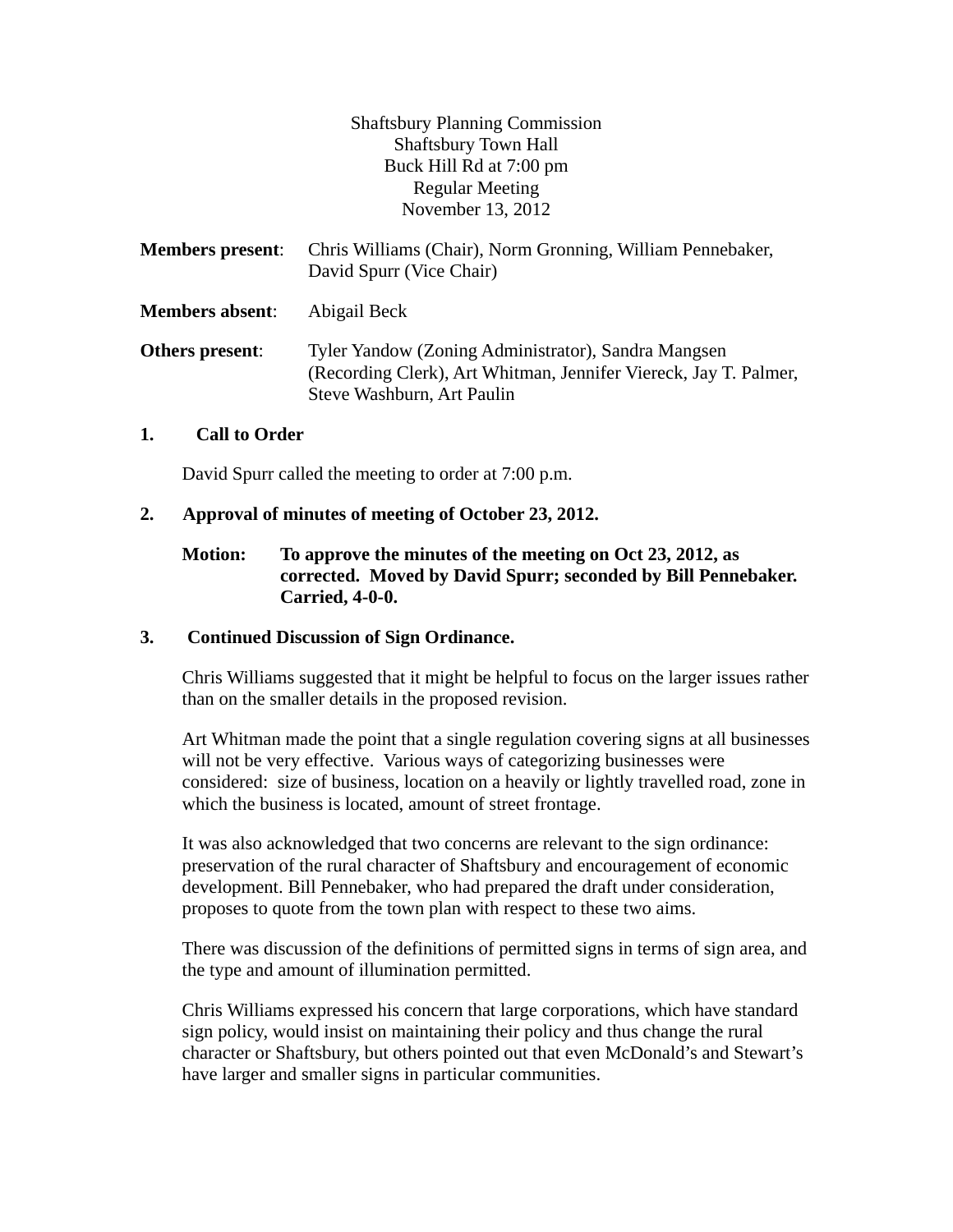Art Whitman suggested allowing internally illuminated signs in some zones, but not in others. He pointed out that Shaftsbury had many more signs historically, as evidenced by existing photographs.

Steven Washburn tried to raise the issue of the request for rezoning of properties in Shaftsbury Hollow, but was declared out of order.

Tyler Yandow mused that the objection to internally illuminated signs is perhaps that they tend not to be built of wood (and are thus out of character). One might limit the number of lumens, or require that internally illuminated signs (other things being equal) be smaller than equivalent wooden signs (providing an incentive for businesses to use signs made of wood).

In an effort to continue the discussion productively, the chairman asked Mr. Washburn to leave, as he had been declared out of order.

A five-minute recess was declared, after which the discussion moved on to other aspects of the draft of the revision to the sign ordinance. The question of prohibition or regulation of illuminated signs was left unresolved.

Re Item 3.4.4: It was noted that the regulation of signs for businesses not located on a state highway needs to be addressed here, but has been overlooked.

Bill Pennebaker suggested allowing larger single-sided signs (say, six square feet vs. a double-sided sign of four square feet per side). Providing an incentive to install signs parallel to the road rather than perpendicular (which would likely be more of an annoyance to neighbors) by allowing larger signs if they are parallel was considered.

The chairman proposed that the discussion begin with Item 3.4.4 at the next meeting. Bill Pennebaker will update the draft of the revised sign ordinance to reflect changes suggested by this evening's discussion.

### **4. Review discussion of zoning district changes in Shaftsbury Hollow.**

Chris William's draft of the decision was discussed, and some minor changes were suggested, in particular with respect to the problem of providing town services to homes on secondary roads that are not well maintained. The chairman will revise the draft and bring to the Selectboard for their consideration.

#### **5. Discussion with Zoning Administrator Tyler Yandow.**

The need to reissue the zoning bylaws, including new sections (composting, flood hazard), was discussed. A Planning Grant might be helpful to fund the extensive work required. In the first instance, a digital copy of the existing document in consistent format is required, after which it needs to be reorganized in a less cumbersome form. Chris Williams will investigate availability of support for production of the existing bylaws in a consistent digital format.